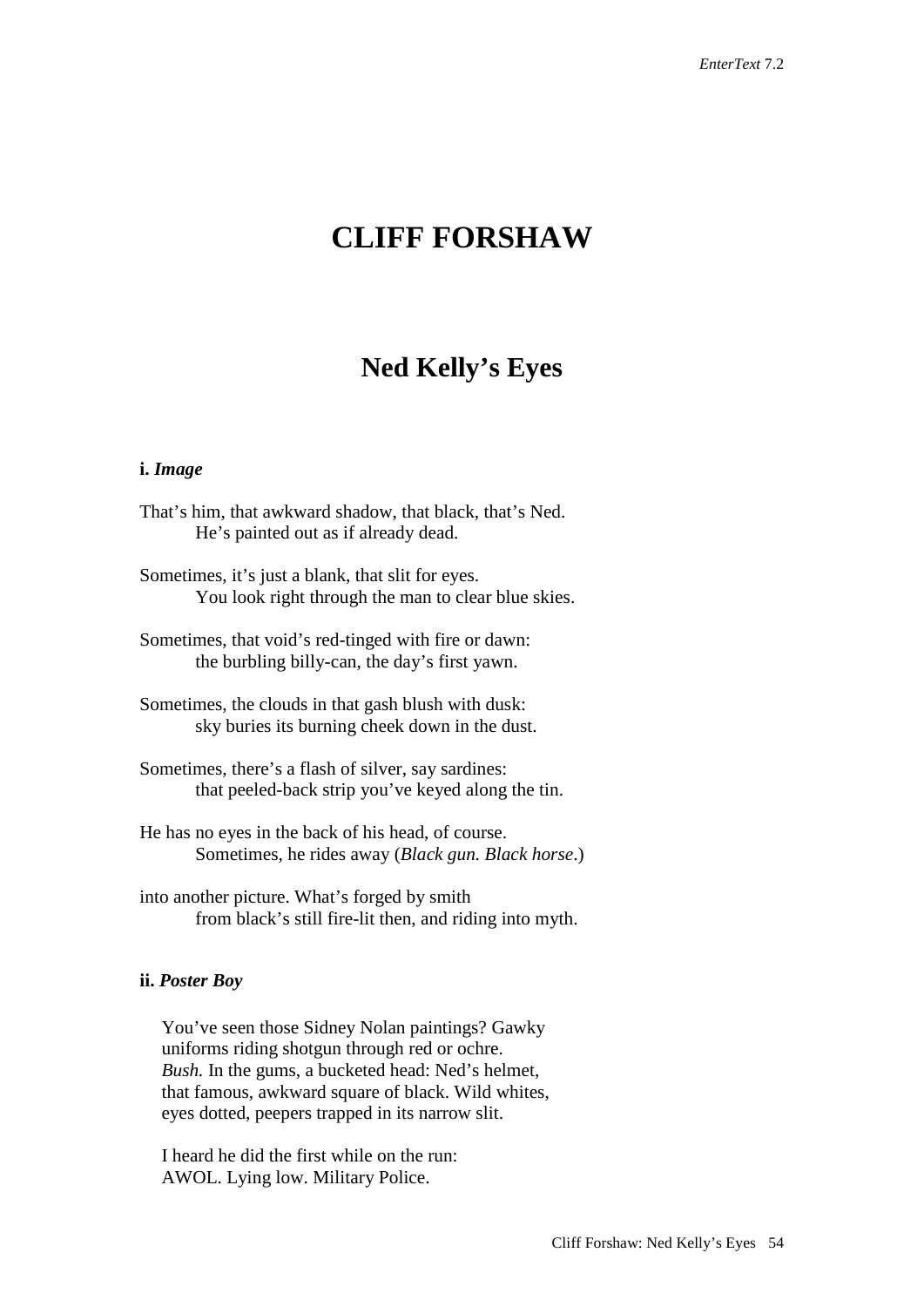Those wartime letters, the Captain's uncracked morse obliterating words and where you are. Seems like the censor's ink has blacked Ned's face or cut it out to hang on a **WANTED** poster. It grows a beard while registers ping rewards, show cash racked up in magnitudes of zeroes: the price above that head dolorous with silver haloes.

# **iii.** *P.R.*

Sydney 2000. Kellies by the dozens, all got up like Sidney Nolan's iconic black rectangles—stagey cloaks and guns bushrangers to fire-crack the Olympics open.

Dead, Ned's everywhere. There's no escape: a man with a hundred shadows springing up. A forger takes a dusty Nolan landscape, blacks out a patch to get that masked man in, then watches his newly inhabited scrub appreciate faster than any downtown real estate.

An enigma in the painted bush holds you, the viewer up. Under the hammer: views to die for. Lock, stock and barrel. A gavel shatters the panelled room's judicious hush.

#### **iv.** *Whites*

Eyes peeled like hard-boiled eggs. Flecked red. Yellow. Black-dotted. Jaundiced, downcast or lidded; hooded with flame, day's end or blood. Or pool-balls, yours, spotted, on the edge of the pocket: one good crack (stripes, then on to the black) and they're lined-up, potted.

Maybe that black, black square shows whites so very white you think of a pair staring out, framed by a cell-door's slit?

Or eyes you saw the day the constables rode in? The Boss unhooked that length of rawhide from behind the stable door… *Whites.* And what peeped out from deep inside that scared blackfella's skin.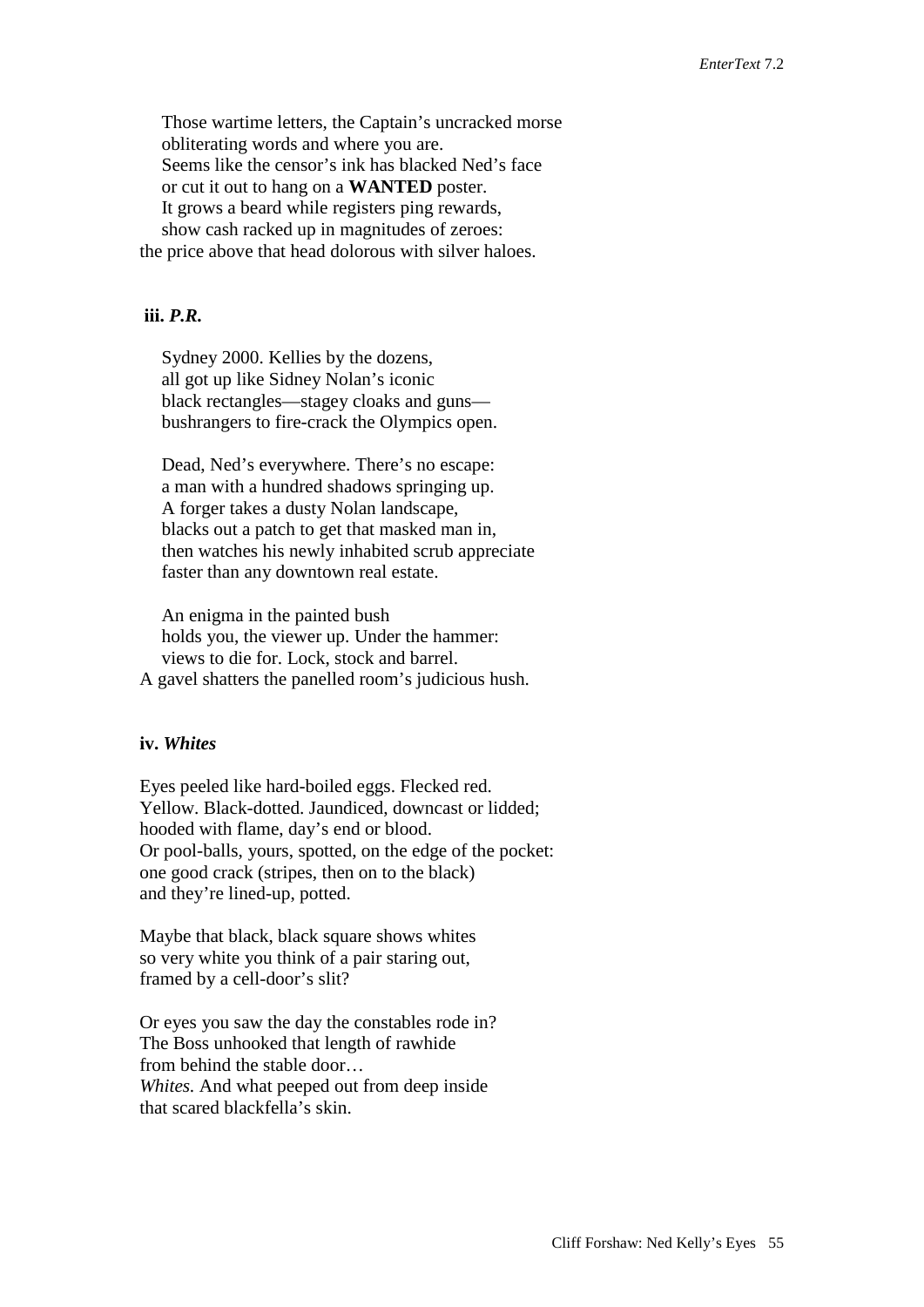#### *v. Music Hall*

Cracked twig. If what's next's not sudden racket, then long silence. Retake that birdsong *da capo*. Rosellas, lorikeets, kookaburras, trackers, constables, galahs, sharpshooters, all beadily alert, out there somewhere, sitting in the darkened pit.

Back in Melbourne, they're spilling beer. Cheers! You're a pub ballad, you're a music hall song. You listen out among the whistles, calls. That's it. Centre-stage again, spot-lit: heart a metronome ticking out long bars—doing time till it starts again. They make a song and dance, aim to make you sing.

The ballad of your life lived out. Your song— *A one-ah, a two-ah, a-three*—top of your lungs sung out among the crows and currawongs.

# **Dress**

### **i**

*Helmet or bucket? Kick it. Fuck it. What's it matter when eight thousand pounds press on four men's heads?*

Forget the Bible. Swords beaten into ploughshares are crook to what's hammered out of duff ploughboards.

The twist that scragged earth's arse got blunt; now it's cheeky, bent to a new job.

Helmet, chestplate: riveted, rough as rock-snagged half-acre, but ready enough.

Hard to work the thick plough-shares. Tested.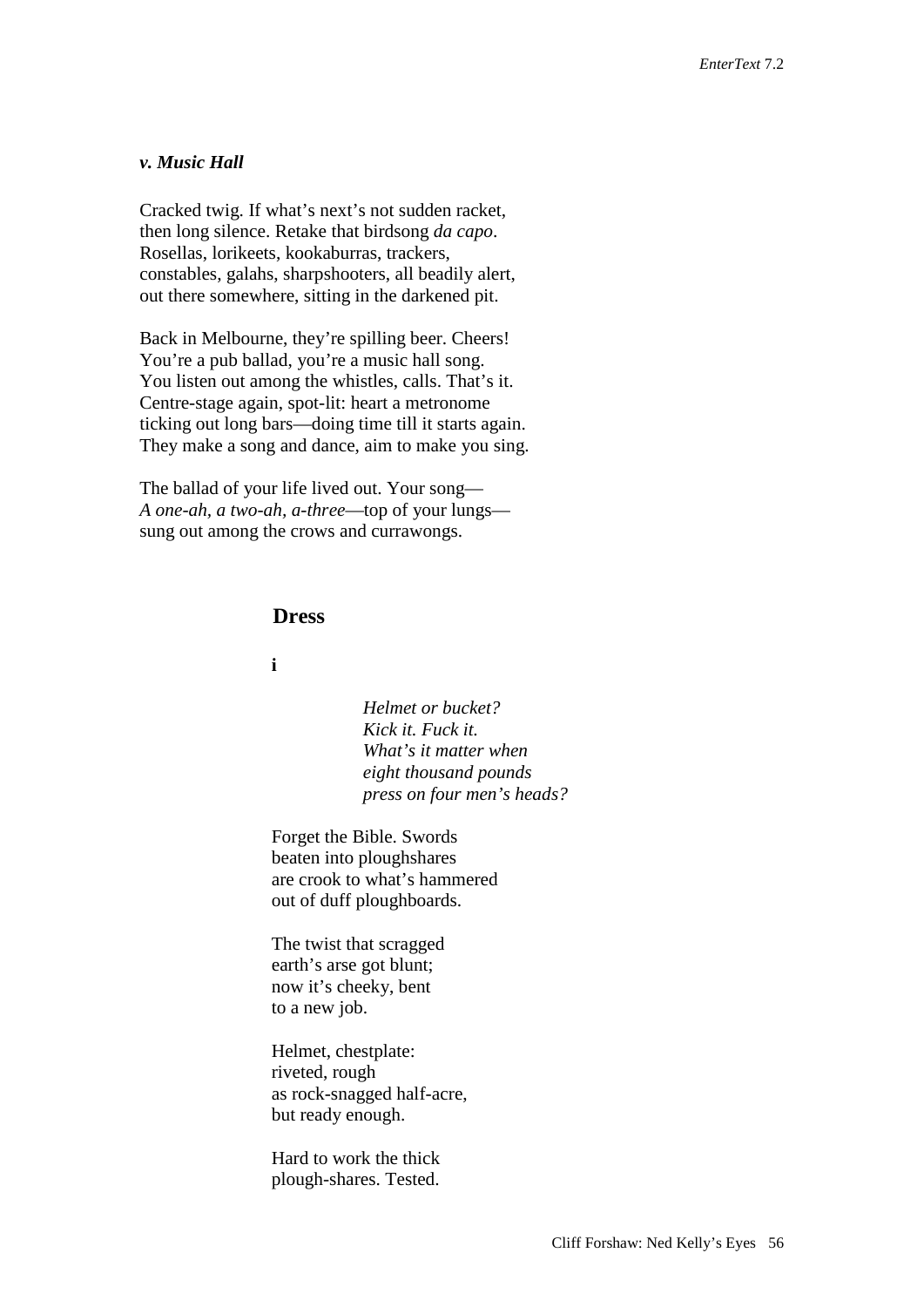Proof to ten yards with a Martini Henry round.

Not quite what you'd expect? A quarter inch of iron; lappet hanging heavy from its leather strap.

> *Now constables come and go. Down in Melbourne, where the Yarra's too brown to drink, too thin to plough, the rumours grow.*

#### **ii**

Memories of the Mollies: our blacksmith's turned seamstress; learned to sew a dress of wild colonial iron.

*Vanity, vanity,* stitching rivets through the bodice, lacing glowing ribbons through neck and sleeve.

No greave-plates, chain-mail, gorget or visor. They move heavy as iron-clads, augur the tank.

Helmet or a bucket? A veil of ore, bride's bonnet: *travesty, travesty*, that's married them to dark.

Inside it's loud and hot: breath, beard rustling iron against the blush on each hidden cheek.

Four heavy morning suits worn once only, at Glenrowan, by Kelly, brother Dan, Steve Hart and Joe Byrne.

> *And who will sing the ballad of the Hotel Glenrowan?*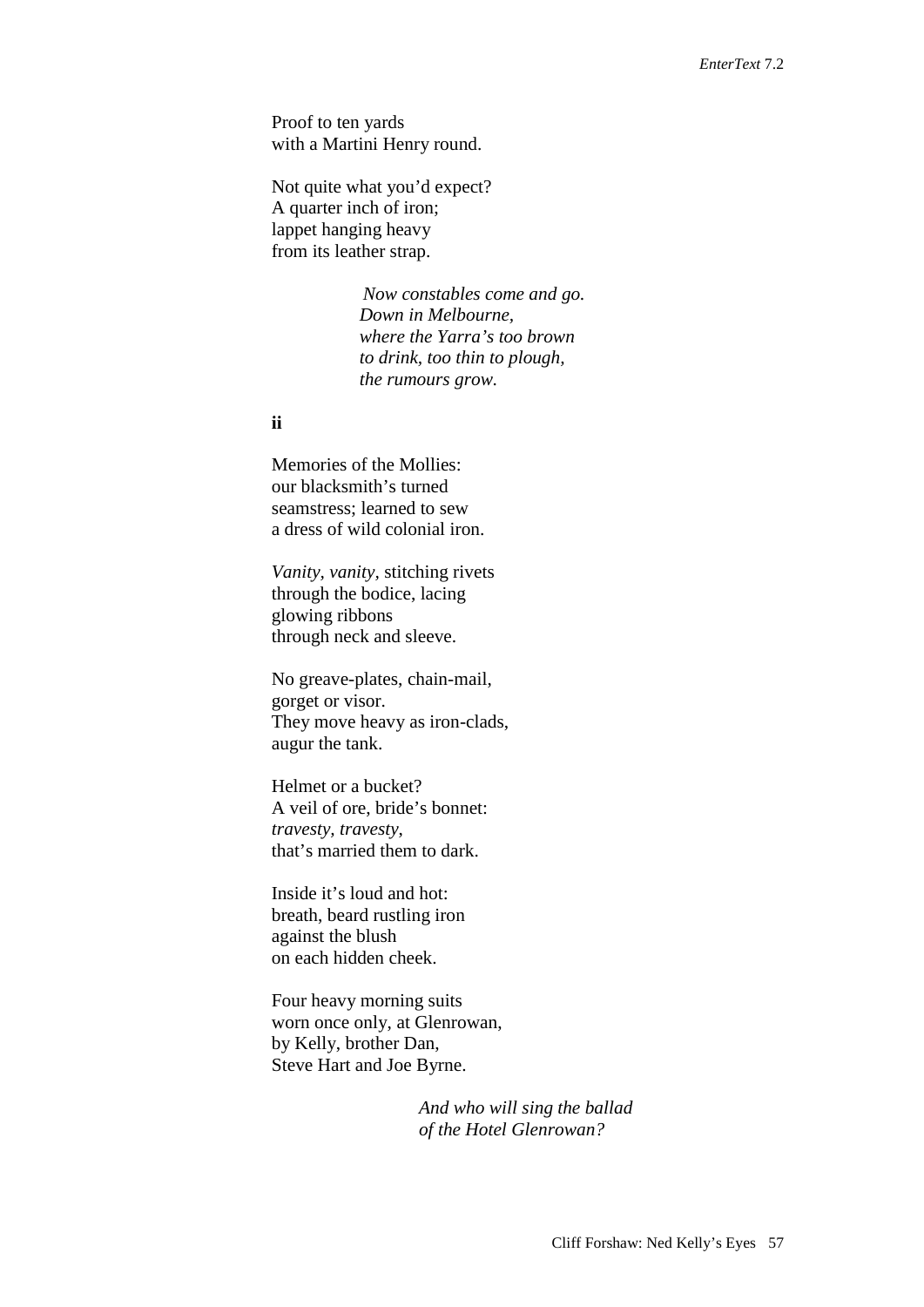#### **iii**

Stopped at the Inn. Thin walls, spinsters, Victorian wallpaper pinned like a summer dress to a mannequin.

Breastplate. Iron corset. In the backroom, a rifle's barrel rests against a spindle.

Remember, some time back, *a beard in a frock: Steve, cross-dressed, saddling up, spurs catching at his hem.*

And now the clumsy groin-piece has gouged a blackgum furrow along a lacquered table.

Ninety-seven pounds of imperturbability. Each movement pondered, in all its awful gravity.

Blinkered. Stare straight ahead. That pull of earth. Heaviness finding sweat beneath the long oilskin coat.

It's not that heavy *Drizabone* that's come unstitched, but something closer worms along your inner seams.

Some hidden thing unknits the suit of bone, unskins, turns inside out the underthings of flesh.

Light through darkness, could be Sunday coming in like a bright silk sampler on the walls of the Glenrowan.

> *No choirs yet, but organ stops, rumble, clacker of heels in aisles; knees hit boards; hymn books, hard-backed; pews creak. Begin.*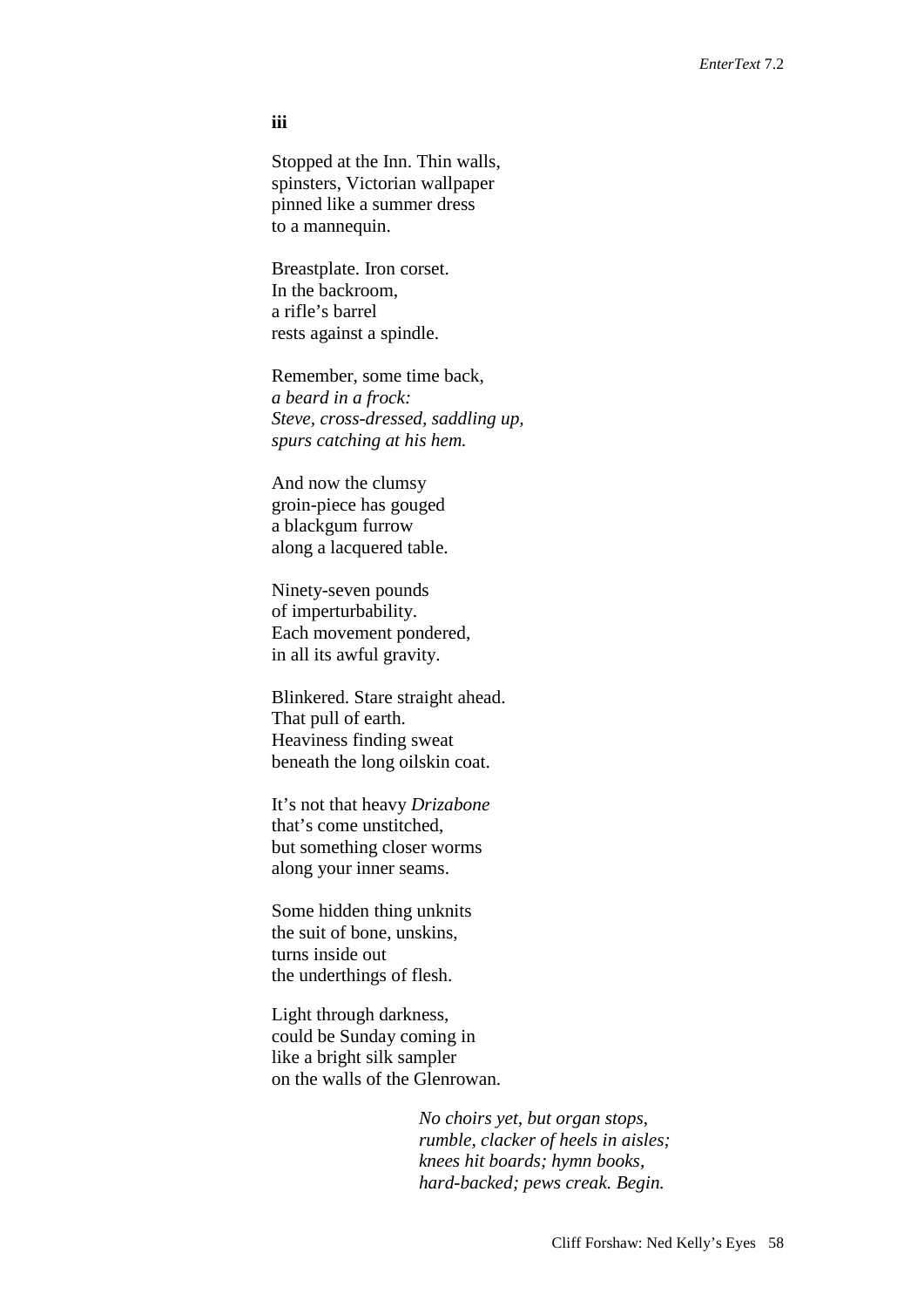**iv**

They're banging in great long nails of light, might as well be outside, see if those suits stand up.

Nowhere to run. No need to hide. Shootout. Returning fire. Shot and shot, reload and shot and shot, re-

lentless trochees, spinning barrels, heavy recoil and stink of cordite. Slugs on flesh and *¡pang!* on iron as they take aim, go for legs.

Crossfire. *Blug!* is leg hit. Joe Byrne killed. Woodcrackle. Smokesmell. Dan Kelly, Steve Hart dead

as hotel burns. Flimsy underthings alight and shining through its stays. And Ned? And Ned?

Captured, they cut the boot from his foot; took it as a trophy along with his Colt.

Hotel smoulders, locals fossick for keepsakes: spent cartridges, hooves cut from their dead horses.

> *Filched from embers, something to remember them fellas by.*

*Knot a square of wet linen around your nose and mouth. Smoke still stings your eyes, as bandannas turn sightseers bandits.* 

*Laid out in whitestuff, shifts. Spooked by sheets. Too late for wound-dressers now.*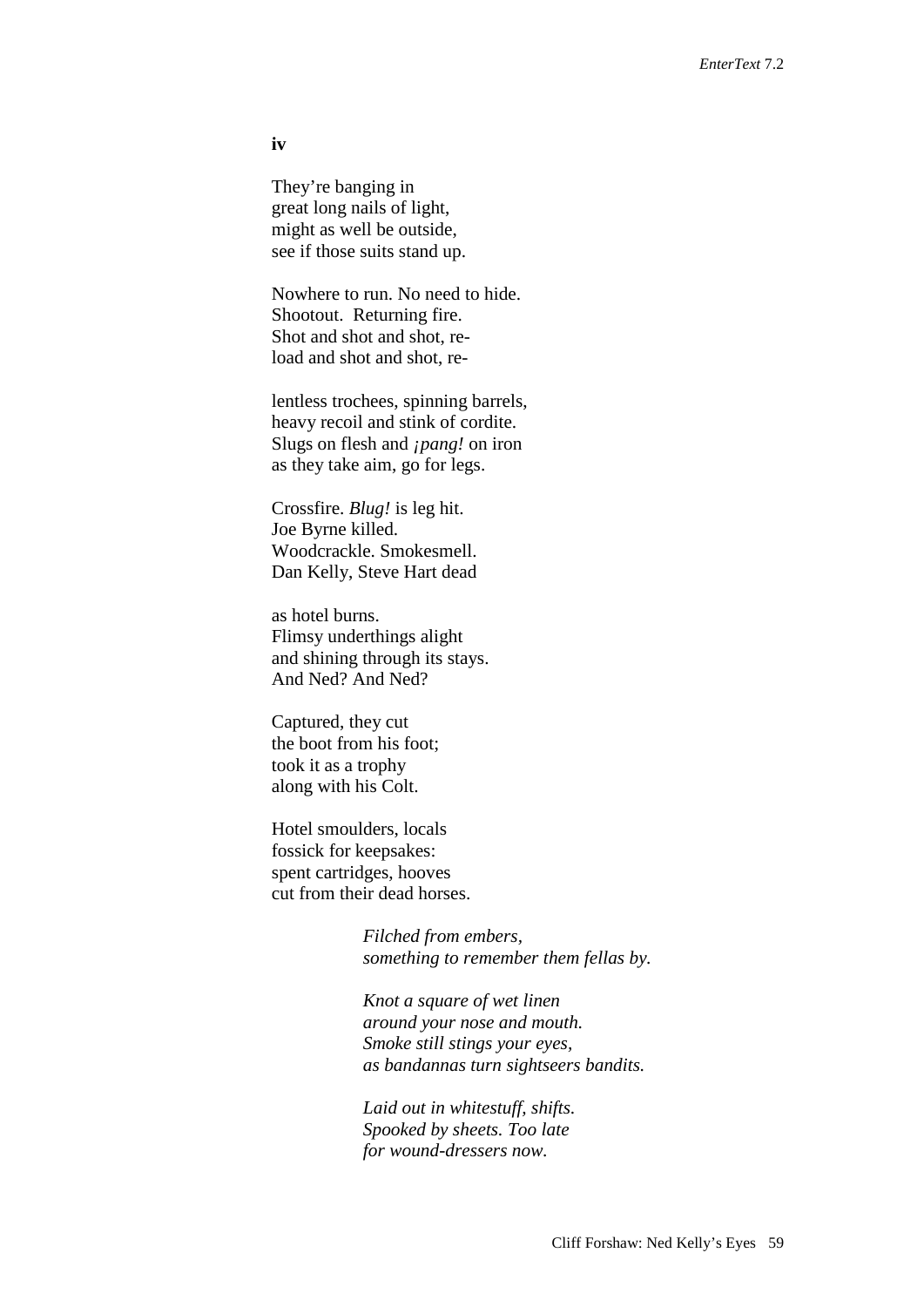**v**

A photo of Kelly the day before he's hanged, shows he's casually arranged a paralysed left arm:

hooked the dead meat into his belt, while his right's nonchalant on his hip.

He's hip alright, with a cool and oily quiff: big-bearded prophet meets an Elvis *avant la lettre.*

He stares the future out —not going to fall on his face or to his knees. Glimpse some support

near the shackles round Ned's ankles, but it's still the eyes alright that pull

that dead man upright, to his feet, free of all that weight.

## **Alternative Ending**

*Sidney Nolan's "Death of a Poet" - Walker Art Gallery, Liverpool.*

*Death of a Poet* was what they called it: head hung in a branch; roughed-up paint; wristy little vortices where rag scrubbed board, twisted bark right through flat mid-blue. Bush. Heat-struck head hung against a cloudless dumb forever. Archaic. Stark.

Not hard to see why (a sniff of lemon leaves, a fierce Greek sky?) the municipal Victorian neo-classical Walker